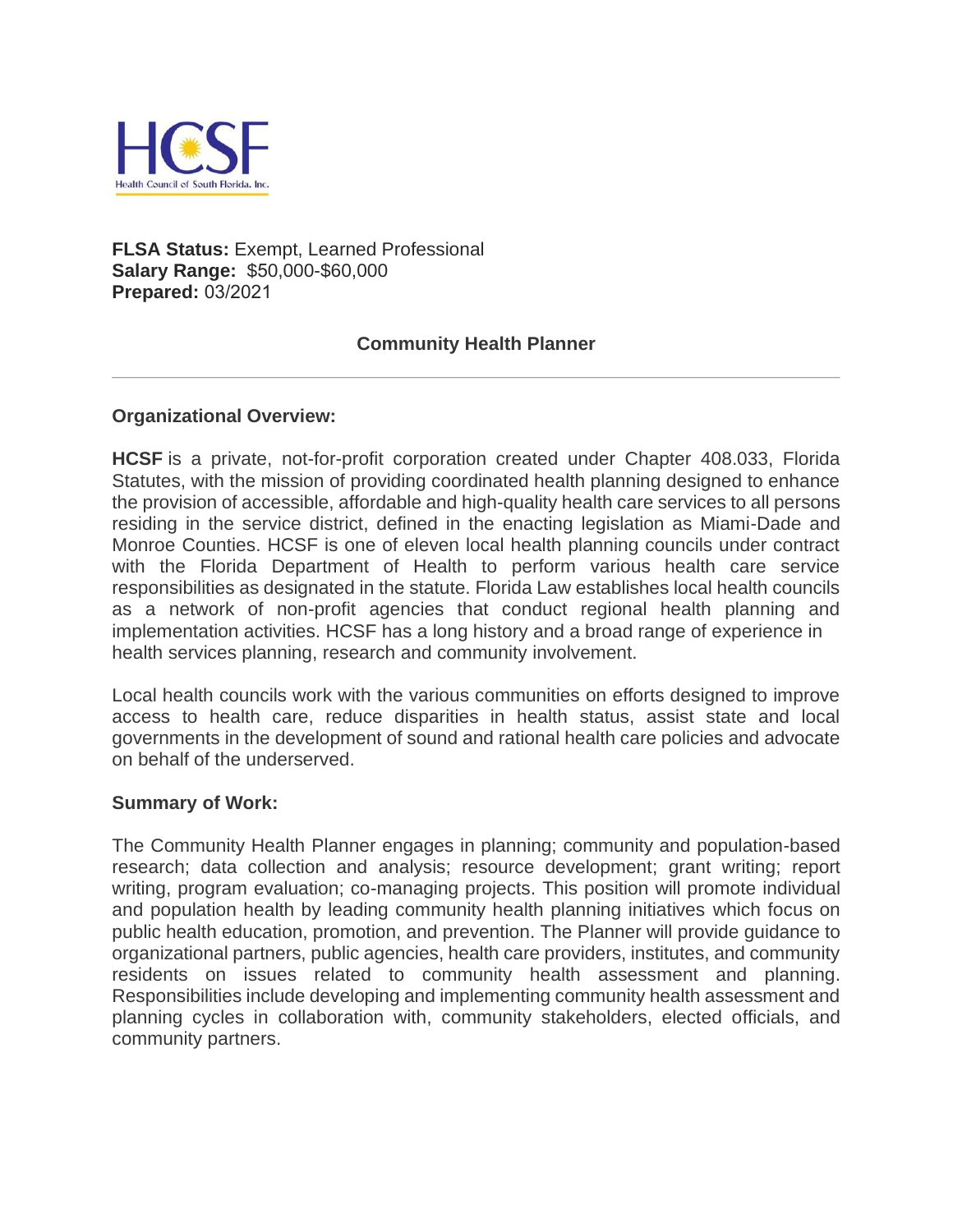The Community Health Planner will function under the direction and guidance of the Manager, while expected to carry out work assignments with some degree of independence and is free to develop their own work sequence within established policies and procedures.

## **Core Duties & Responsibilities**

- Build relationships and implement strategies with community-based organizations engaged in health education and promotion activities and with policy makers to impact the health of residents within the Miami-Dade and Monroe County jurisdiction
- Participate in selected local and regional initiatives focused on community health and system improvements
- Plans, analyzes and evaluates current or proposed health programs within an assigned area for the purposes of program development.
- Assist with demographic and health status data collection, analysis and creates visual presentations of findings
- Prepare and present reports based on community health needs assessment surveys or specialized research studies
- Develop action plans, assist in the design and management of strategic initiatives
- and facilitates implementation
- Responsible for liaison work and/or meeting facilitation with one or more community groups relating to planning efforts
- Provides technical assistance to management personnel and community advisory boards, councils or agencies to coordinate and implement program development
- Delivers targeted, culturally-appropriate information to help individuals and groups understand health information, policies, regulations and local code
- Work on multiple projects while meeting all contractual and reporting deadlines
- Assist with generating resources through responsive grant writing and proposal development
- Assist with preparation of project deliverables and budget reporting

# **Related Duties:**

- Develop, manage and assess performance of strategies within HCSF priority areas
- Assess the alignment between identified funding opportunities and HCSF strategies
- Stay current on the literature and trends with regard to the HCSF strategies
- Develop and maintain strong relationships with key partners
- Contributes to a work environment where continuous quality improvements in service and professional practice are pursued
- Assist in other duties as assigned

# **Educational Experience:**